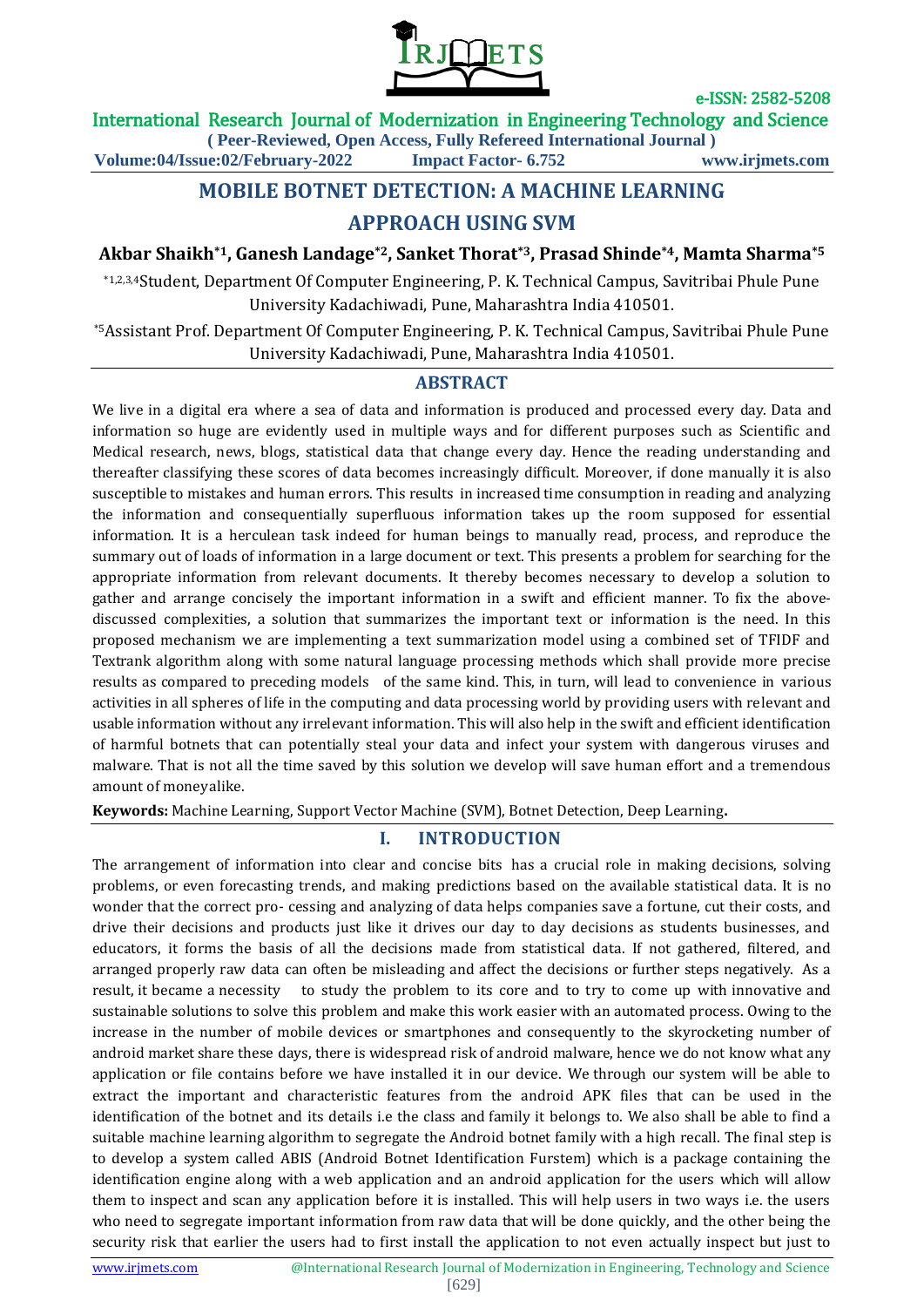

## International Research Journal of Modernization in Engineering Technology and Science

**( Peer-Reviewed, Open Access, Fully Refereed International Journal ) Volume:04/Issue:02/February-2022 Impact Factor- 6.752 www.irjmets.com**

guess whether the application or file installed on their system is safe or harmful, so both these objectives will be achieved in a fast and accurate manner.

Malicious botnet applications have become a big problem in recent years. Furthermore, their increasing use of advanced evasive strategies necessitates the development of more ef- ficient detection methods. As a result, in this research, we describe a deep learning strategy for Android botnet detection that uses Convolutional Neural Networks (CNN) [\[1\]](#page-7-0). To identify new or previously unknown applications as 'botnet' or 'normal,' the CNN model uses 342 static characteristics. The features are retrieved through automated reverse engineering of the applications and utilised to build feature vectors that are fed straight into the CNN model without any additional pre-processing or feature selection [\[1\]](#page-7-0).

## **II. MOTIVATION**

Machine Learning (ML) is used to solve issues in which the relationship between the input and output variables is unknown or difficult to establish. The term "learning" refers to the automatic acquisition of structural descriptions from instances of the described object. ML does not make assumptions about the right structure of the data model, which characterizes the data, unlike traditional statistical approaches. This property comes particularly handy for modeling complicated non-linear processes, such as a crop yield prediction function. To collect malware signatures and understand and analyze the motiva- tions and techniques behind the threat.

## **III. RELEVANCE**

Botnet identification is significant not only on a local level where the problems of security usually occur but also globally and on a macro level. This work and study are important be- cause it contributes greatly in the fields of agriculture, energy and reserves management, management and reserves of fossil fuels, prediction of natural disasters like floods, hurricanes, tsunamis, and earthquakes, and general ease in management of industrial, technological, and healthcare affairs and by generally making peoples lives easier thereby contributing towards the greater good and to the welfare of the society. The study will be of utmost importance to the disaster management authorities by helping them carefully comb and process the data and information they have had all these years in raw and by collimating the necessary information to help forecast the imminent or incoming dangers. The Botnet detection will also be extremely useful in addressing the issue of data theft from poorly developed apps by the administrations providing greater privacy and security to people. It will also be helpful to the student community to help safeguard their academics and help with their academic research projects and activities. It will also assist people in planning and managing their social activities. It will also help the government in keeping a digital record of all the essential government data and information about the people generated in a huge amount every day.

## **IV. RELATED WORK**

The adaptive technique is one of the most prominent ways to increase the performance of the PSO algorithm [\[2\]](#page-7-1)–[\[4\]](#page-7-2). One of the most well-known algorithms introduced in this field (adaptive) is the APSO algorithm [\[2\]](#page-7-1). The goal of the APSO algorithm is to improve the efficiency of the PSO algorithm by adjusting the algorithm's primary parameters in response to changes in the search space. This part not only presents the APSO algorithm, but also goes through some of its drawbacks.

In paper [\[1\]](#page-7-0) they uses deep learning approach using CNN (Convolutional Neural Networks). They tested the approach with 1,929 botnet applications and 4,387 clean apps in large- scale testing. On the same dataset, the model beats many famous machine learning classifiers. The findings show that our suggested CNN-based model can identify new, previously unseen Android botnets more accurately than the other models (Accuracy: 98.9%; Precision: 0.983; Recall: 0.978; F1-score:

0.981).

## **V. EASE OF USE**

### **A. Trends of Android Botnets:**

The complexity with which Android botnets are evolving is rapidly rising. Despite its similarities, techniques are always being employed, but the manner in which they are used is changing. The procedures that are used are continually evolving. Therefore, It is vital, from a security standpoint, to raise awareness about the developments in the development of Android Botnets.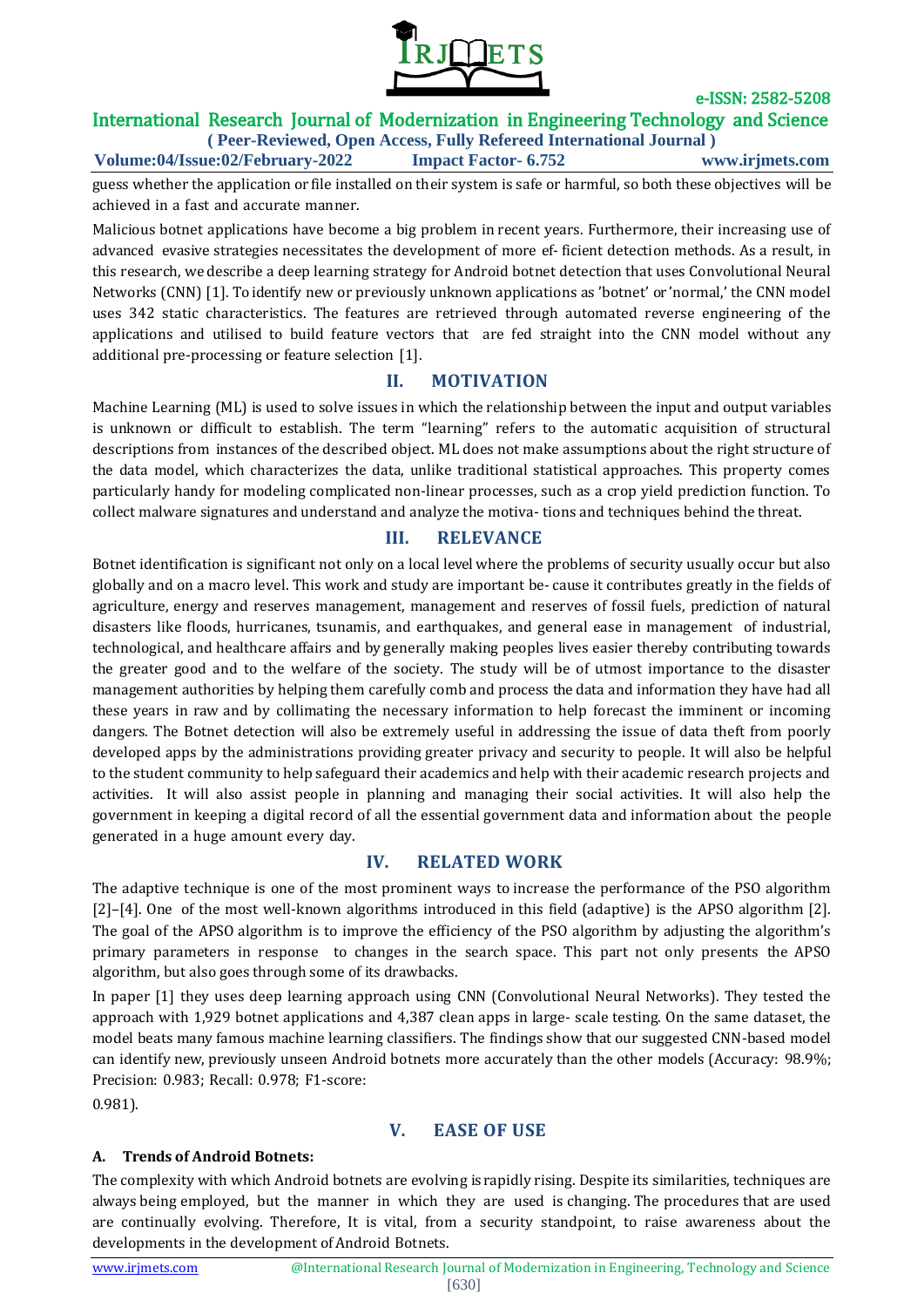

## International Research Journal of Modernization in Engineering Technology and Science

**( Peer-Reviewed, Open Access, Fully Refereed International Journal ) Volume:04/Issue:02/February-2022 Impact Factor- 6.752 www.irjmets.com**

The initial wave of Android botnet development was a ba- sic SMS Trojan. This Trojan was primarily responsible for delivering SMSs to premium rate phones and was inserted in a repackaged version of a legal program. The Trojan did not yet exhibit any significant botnet functionality, but it did demonstrate the prospect of malware running invisibly on Android smartphones.

Soon after, spyware with the capacity to interact with a remote server began to proliferate on Android handsets. This remote server, also known as a C and C server [\[5\]](#page-7-3), is in charge of receiving information from the infected Android smartphone as well as transmitting orders to it. This is the first time in the evolution of malware that typical botnet capability has been demonstrated.

Trojan apps install new, but dangerous, software in addition to communicating with a C and C server. A malicious program is downloaded dynamically or the user is prompted to install it. Botnets on Android smartphones are becoming more likely as virus capability improves. As Android botnets became a reality, the attention switched to vulnerabilities that may increase the Trojan malware's functioning. The 'rage against the cage' vulnerability is a well-known attack that allows a user to achieve root access on carrier-locked Android handsets. Exploits like this open up new avenues for Android botnet development.

For months, Android malware was mostly found in unap- proved third-party app stores. Malware has recently managed to get past Android's security gates and into their Official Market. The DroidDream spyware was one of the first to do so. The ability to infect applications on the Official Android Market allows botnet malware to propagate more quickly. The usage of SMSs to receive botnet orders is the newest trend in Android Botnet development. On mobile devices, the typical usage of IRC and HTTP-controlled botnets hasbecome unworkable. SMS, which is available on nearly all mobile devices, expands C and C possibilities.

#### **B. Characteristics of Android Botnets:**

The following Android malware is tested in order to dis- cover probable Android characteristics: Base Bridge, BgServ, DroidDream, DroidKungFu, Geinimi, LeNa, Nickispy, Pjapps, Root Smart, and SMSspacem. ADRD, Droid Dream Light, Ton- clank, and Golddream were among the other malware samples examined. It was possible to identify common traits among the malware by analysing the technical reports of the afore- mentioned Android Malware. Repackaging an application, accepting commands, communicating, stealing information, programs discovered on third-party application markets, obtaining new material, and changing the Android Manifest file are among the characteristics. Receiving orders and steal- ing information, for example, are two of the discovered traits that are closely related to classic botnet activity. As a result, these detected traits may be used to detect botnets on Android smartphones [\[6\]](#page-7-4).

#### **1) Repackaged Application:**

Malicious code is typically distributed in the form of an application to operate a botnet. These are well-known and genuine programs, however an attacker reverse engineered and repackaged the original code with malicious code. The user downloads the program but is uninformed of the device's extra configurations. This feature is comparable to that of a Trojan horse, and it is the most typical way for botnet code to be distributed.

#### **2) Receiving Commands:**

A bot's capacity to either automatically accept commands or to prompt a remote server for commands is a musthave feature. Android botnets utilise strategies that are quite similar to those used by classic botnets. The first method is to transmit orders to the Android bot directly from a C and C server as needed. The alternative solution is to have the Android botperiodically contact the C and C server to see if new commands are available. Any communication with a remote server is a clear sign that an Android botnet is at work.

#### **3) Steal Information:**

Android botnets not only receive data from a command-and-control server, but also send data about the infected device to the server. This sort of action normally occurs after the malicious application has been installed. The following are examples of information that Android botnets may collect:

- *•* IMEI (International Mobile Equipment Identity) number
- *•* IMSI (International Mobile Subscriber Identity) number
- *•* GPS Location
- *•* Phone Number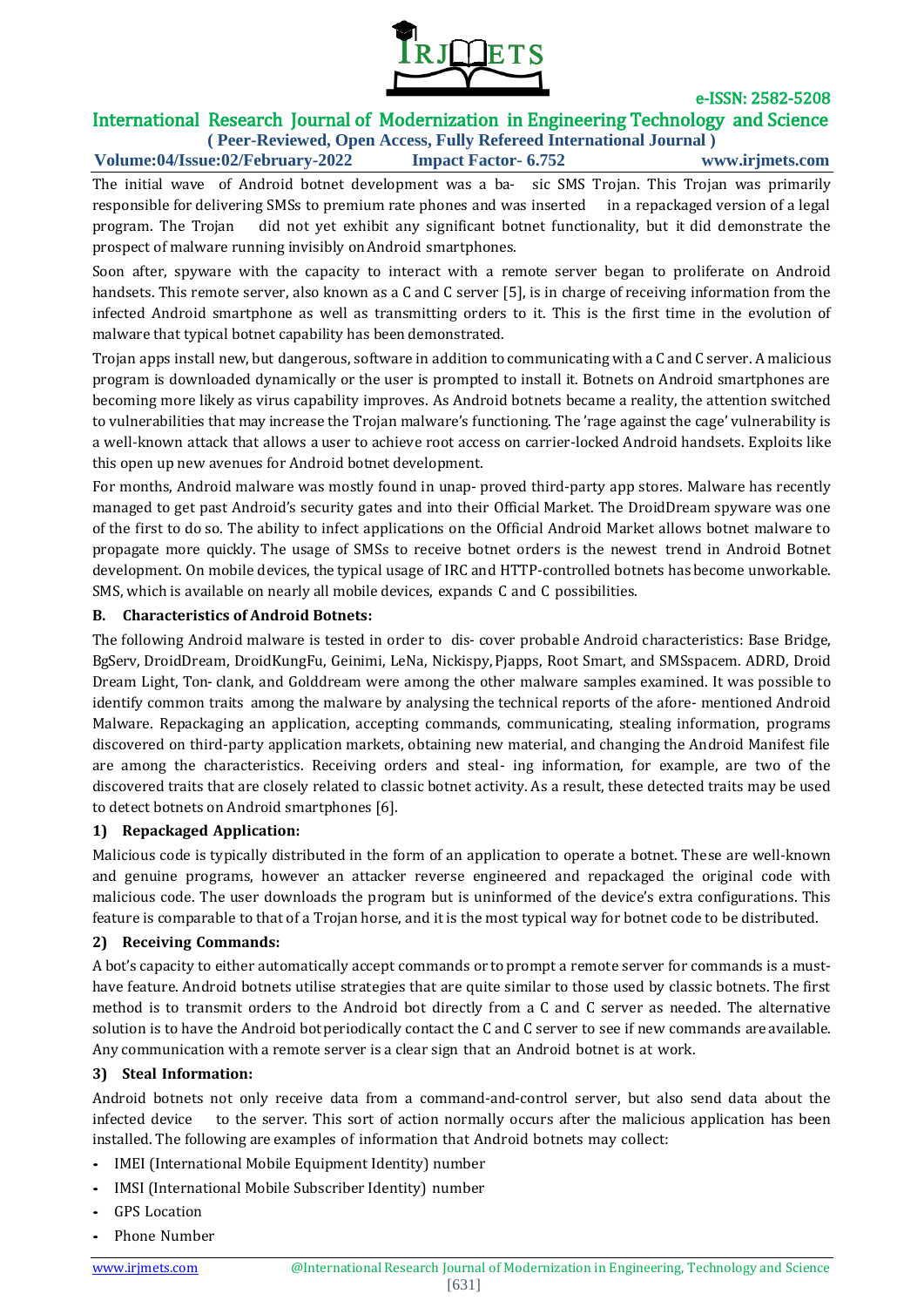

## International Research Journal of Modernization in Engineering Technology and Science

**( Peer-Reviewed, Open Access, Fully Refereed International Journal )**

**Volume:04/Issue:02/February-2022 Impact Factor- 6.752 www.irjmets.com**

- *•* SDK (Software Development Kit) Version
- *•* Device Model
- *•* Installed Packages

The botmaster can use the above stolen information to uniquely identify and operate a bot.

#### **4) Messaging:**

The classic definition of a botnet is one that is used to create devastation at a certain level or to make money. SMS messages are currently being used by Android botnets to collect money by sending messages to premiumrate lines. Premium-rate numbers are phone numbers that are used for a specific service and are charged at a higher rate than regular calls. The botnet may make a lot of money for its controllers by delivering SMS messages to these numbers at regular intervals.

#### **5) Third Party Application Markets:**

Malicious programs have traditionally only been found on unapproved third-party application stores. This is no longer the case, as fraudulent apps have just been discovered on the official Android Market. One such example is theDroidDream virus. Even if the chances of finding a malicious software in the Official Android Market are small, vigilance should still be used.

#### **6) Additional Content Downloaded:**

The capacity to download new content is the most recent feature of Android botnets. This content, which is generally harmful, assists and boosts the botnet's effectiveness. The app either downloads the new content dynamically or prompts the user to conduct the necessary download.

#### **7) Features and Permissions:**

The AndroidManifest.xml file is found in the root directory of every Android application. This file provides the Android system with critical information about the application. The usesfeature; and uses-permission; elements are among the components found in the AndroidManifest.xml file's structure. The usesfeature¿ element specifies a specific hardware or software feature that the program makes use of.

The following features are frequently used by Android botnets:

- *•* android.hardware.telephony
- *•* android.hardware.touchscreen
- *•* android.hardware.location
- *•* android.hardware.wifi

All of the functions listed above are self-explanatory, and they provide the Android botnet more control over the infected smartphone. The uses-permission¿ element asks for a permis- sion that the program needs to function properly.

The following permissions are frequently used by Android botnets:

- *•* android.permission.READ CONTACTS *•* android.permission.WRITE CONTACTS *•* android.permission.SEND SMS *•* android.permission.WRITE SMS *•* android.permission.READ SMS *•* android.permission.RECEIVE SMS *•* android.permission.READ PHONE STATE *•* android.permission.INTERNET
- *•* android.permission.WRITE INTERNAL STORAGE

The AndroidManifest.xml file includes recognisable properties of an Android program and gives essential information to the user about a certain application [\[6\]](#page-7-4).

## **VI. PROPOSED SYSTEM**

The SVM was put forth by Cortes and Vapnik [\[7\]](#page-7-5). It is a supervised learning model based on structural risk minimiza- tion and the Vapnik–Chervonenkis dimension. An SVM is typically used in machine learning and for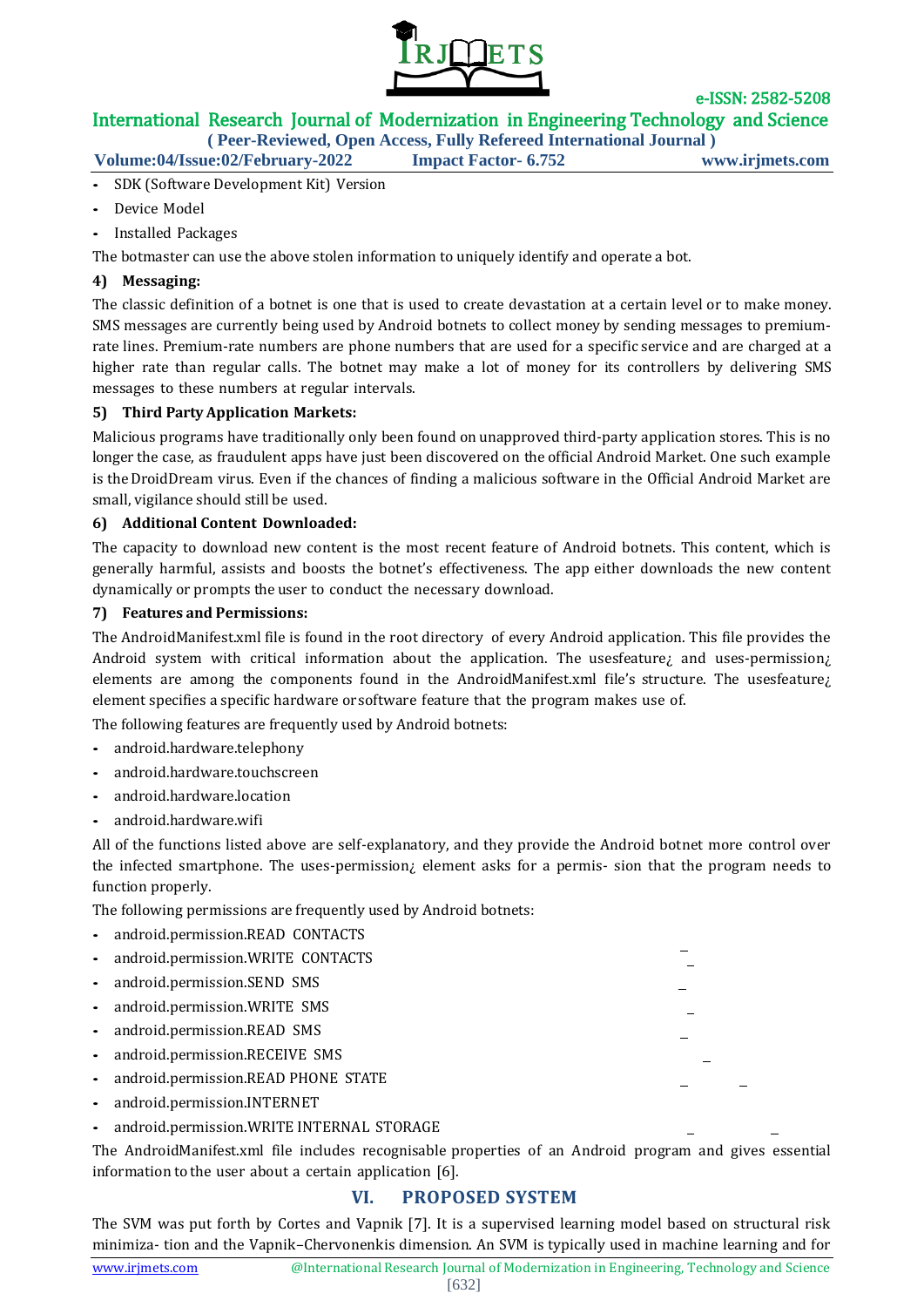

## e-ISSN: 2582-5208 International Research Journal of Modernization in Engineering Technology and Science

**( Peer-Reviewed, Open Access, Fully Refereed International Journal ) Volume:04/Issue:02/February-2022 Impact Factor- 6.752 www.irjmets.com**

the purpose of solving classification or regression problems; therefore, the main purpose of an SVM is to identify the optimal hyperplane to analyze various classification data. The optimal hyperplane possesses the maximal margin associated with the various classification data, as shown in Figure Two black and three white points lie on the maximal margin line, which depicts two types of categorization data these points are known as support vectors. SVM selects the points or vectors that are extreme that actually constitute the hyperplane. These extreme cases are therefore referred to as the support vectors, that is why this algorithm is named as Support Vector Machine. Some of the works earlier research papers used the CNN algorithm for similar purposes but here we are employing the SVM for better accuracy and improved consistent results.



#### **Fig 1:** Architecture

SVM can be explained through an example as follows, suppose we encounter a strange weird cat that also has some attributes or characteristics of a dog, so now if we require a model that would precisely identify whether the given animal is a cat or a dog, such a model is perfectly possible by an SVM algorithm, Firstly we shall train our model with numerous images of cats and dogs, for it to learn about their different and distinguishing features. After that, we will test it with a strange creature, so now as explained earlier the SVM will create a boundary of decision between these two different pieces of data i.e. cat and dog, and chooses the extreme scenarios (support vectors), evidently, it will see the extreme instance of cat and a dog then basing its decision on support vectors, the classification will be done as a cat or a dog. The dimensions of a hyperplane are contingent on the char- acteristics in the dataset, this says if there exist two features, the hyperplane should be a straight line. And if there are 3 features, then it comes out to be a 2-dimensional plane.

These support vectors can classify new data. When the data is not linearly separable, the kernel function should be used to map the data into the Vapnik-Chervonenkis dimensional cavity.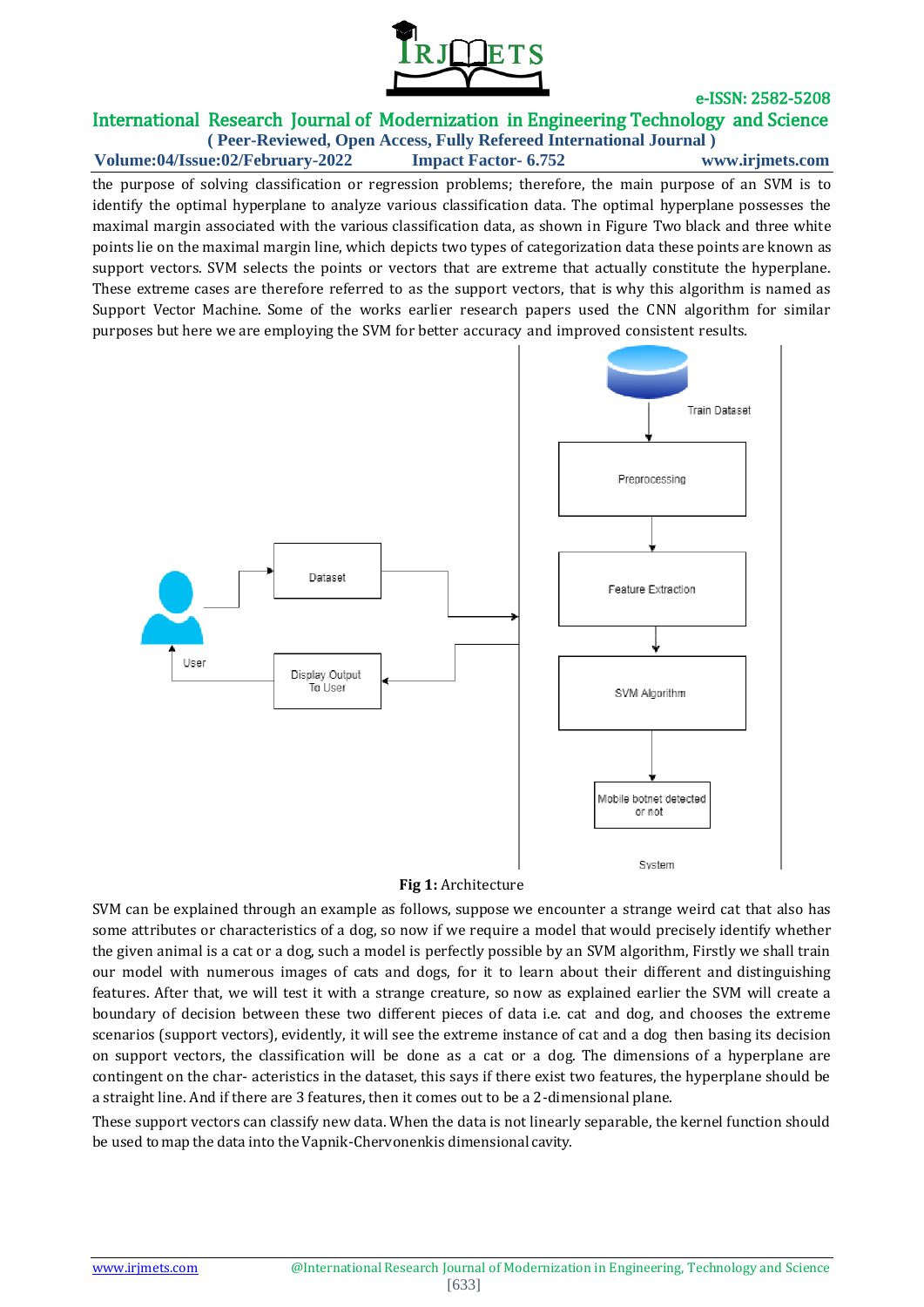



**( Peer-Reviewed, Open Access, Fully Refereed International Journal )**



#### **Fig 2:** Activity Mobile Botnet

Three types of kernel functions exist, radial basis functions (RBFs), polynomials, and the sigmoids. Using the suitable kernel functions for transforming the data is imperative for increasing the classification speed.

SVM algorithm can be implemented for use cases like Face detection, image classification, text categorization, etc.

## **VII. ALGORITHM**

SVM (Support Vector Machine) [\[7\]](#page-7-5) is a supervised machine learning technique that may be utilized to solve classification and regression problems. It is, however, usually employed to solve categorization difficulties. Each data item is plotted as a point in an n-dimensional space (where n is the num- ber of features), with the value of each feature being the value of a particular coordinate in the SVM algorithm. Then classification is done by locating the hyper-plane that clearly discriminates the two classes

#### **A. SVM WORKING**

Support Vector Machine or SVM is one of the popular Super- vised Learning algorithms, which is used for Classification and Regression problems. However, primarily, its use for Classification problems in Machine Learning. The objective of the SVM algorithm is to create the best line or decision boundary that can segregate an n-dimensional space into classes to easily put the new data point In the correct categories in the future. This best decision boundary is a hyperplane. SVM is the extreme points/vectors that help in creating the hyperplane. These extreme cases are called support vectors, and hence algorithm is termed Support Vector Machine.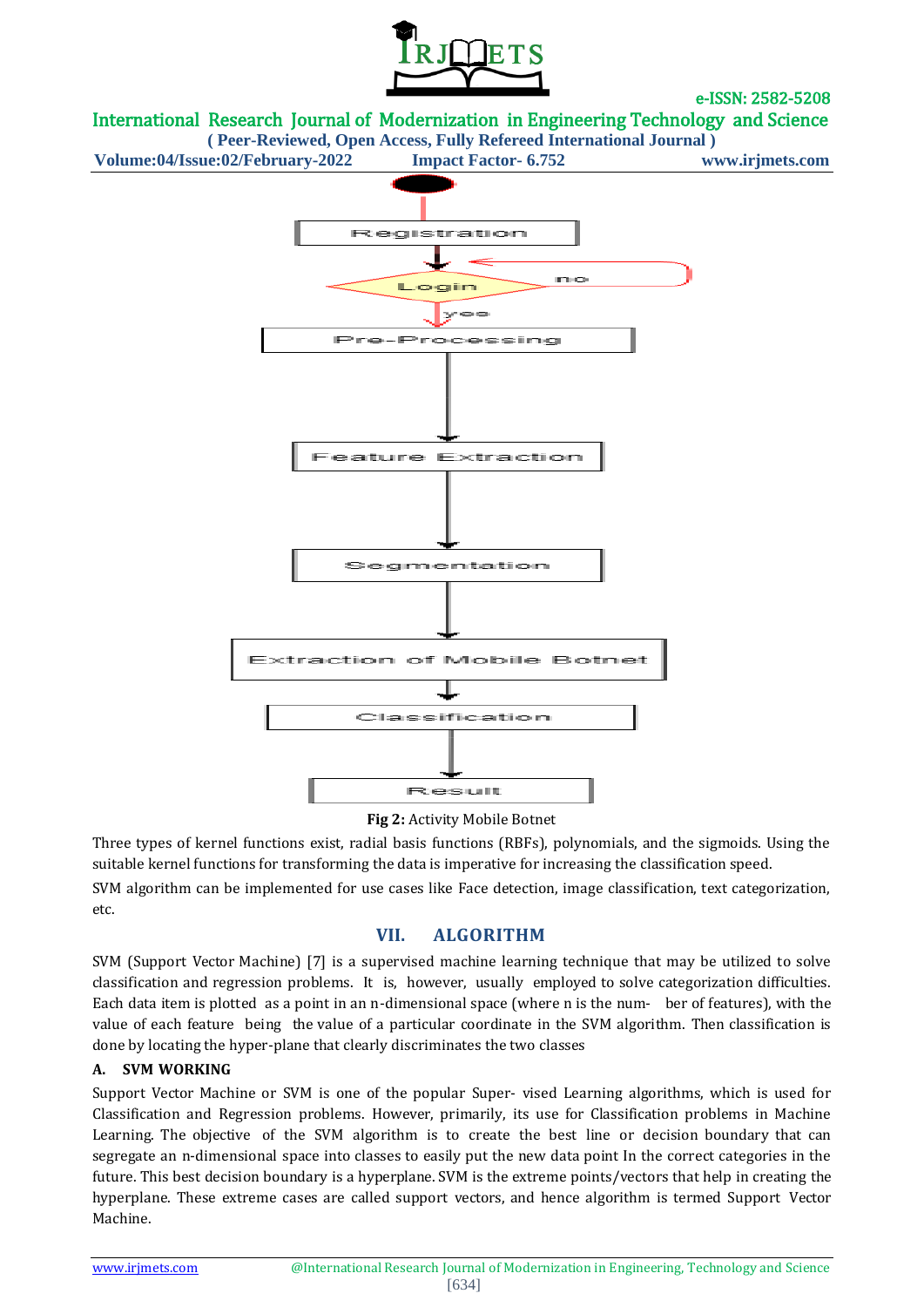

## International Research Journal of Modernization in Engineering Technology and Science

**( Peer-Reviewed, Open Access, Fully Refereed International Journal )**

**Volume:04/Issue:02/February-2022 Impact Factor- 6.752 www.irjmets.com**



#### **B. CLASSIFICATION OF SVM**

SVM can be of two major types:

- *•* Linear SVM Linear SVM as the name suggests it is used for any linearly separable data, meaning, when a data set is categorized into two classes by a straight line, then this data shall be referred to as linearly separable data, and the respective classifier employed is known as Linear SVM classifier [\[7\]](#page-7-5).
- *•* Non-linear SVM: Non-linear SVM too as the word sug- gests is specifically utilized for non-linearly separated data, implying if a dataset cannot be categorized by a straight line, then this data would be termed as nonlinear data and the classifier used is called as Non-linear SVM classifier [\[7\]](#page-7-5).

#### **C. Why SVM over CNN**

SVM (Support Vector Machine)

- *•* SVM is able to extract the separate features of any given dataset.
- *•* Moreover, SVM can also, to some extent, select the separate features of a dataset.
- *•* SVM can smoothly operate with small datasets without issues like overfitting.
- *•* The accuracy of SVM algorithm in binary classification is 80.95%
- *•* SVM in multiple class classification has an accuracy of about 50%.